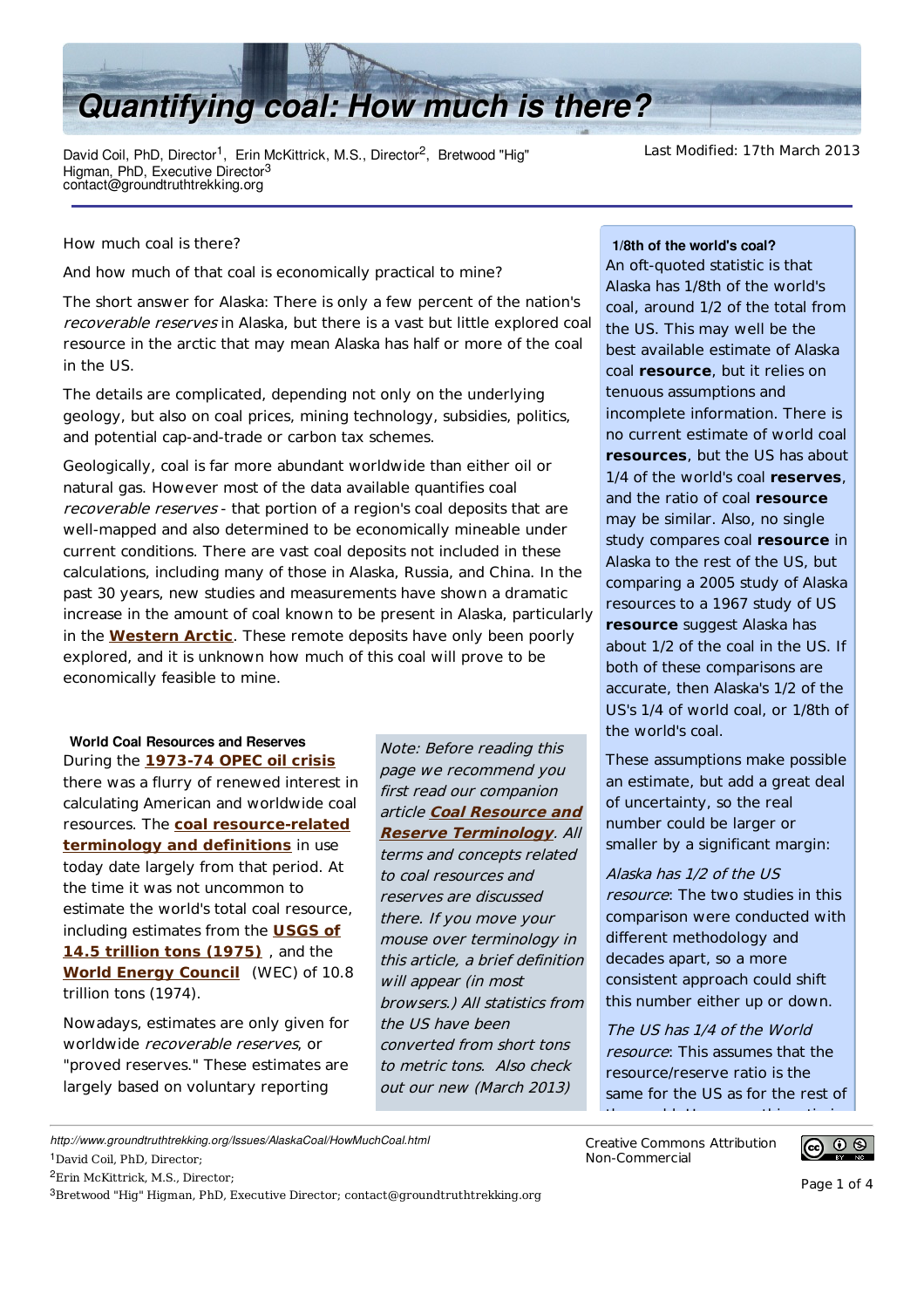from most of the world's 70 coalcontaining countries, supplemented with publicly available data for countries that either don't report or are not members of the WEC. Recent estimates hover

article "**Alaska Coal Resource: Potential for Future Development**"

around 840 billion tons . However, this data doesn't include **proprietary exploration data** by mining companies, and each country may define *recoverable reserves* in a different manner.

#### **US and Alaska Coal Reserves**

The most recent estimate from the WEC places **US** recoverable reserves **at 243 billion tons** . This represents over 1/4th of the world total of 840 billion tons. Of those US reserves, a **1975 USGS assessment** of coal resources in the US found Alaskan *recoverable reserves* (5.3 billion tons) to be about 3% of the total US recoverable reserves at the time (192 billion tons). Similarly, the EIA **arrived** at a figure of around 1% using data from 2008.

the world. However, this ratio is largely a function of how well studied and developed coal is in a given region. If most of the world, like the US contiguous states, is well surveyed for coal, then the US likely has more than 1/4 of the world's coal **resource** since Alaska is poorly studied. If instead most of the world is little studied like Alaska, then the US likely has less than 1/4 of the world's **resource**.

 (2012 update: **This 1983 publication** also claims that Alaska has 1/6th of the world's coal based on a resourceresource comparison. However, it doesn't cite the data used to arrive at this conclusion)

# **US and Alaska Coal Resources**

In 2005, a group of USGS geologists prepared a detailed summary of existing data and estimates concerning coal in the three major coal fields in Alaska; "Northern Alaska - Slope" (the location of the **Western Arctic** coal fields), "Central Alaska - Nenana" (the location of **Usibelli Coal Mine**), and "Southern Alaska - Cook Inlet" (the location of the proposed **Chuitna Coal Mine** and a proposed **underground coal gasification** plant.) They estimate that these three coal fields contain 87% percent of the coal resources in Alaska. In this report they calculate the identified coal resource of Alaska to be 117-127 billion tons. This is very close to the 118 billion tons estimated by the USGS in 1975. However, the 2005 study estimates the *hypothetical* resource of these three coal basins to be 4.5-5 trillion tons of coal. In contrast the USGS in 1975 estimated the hypothetical resource of all of Alaska to be 118 billion tons for a total resource of around 236 billion tons.

The discrepency between Alaska's recoverable reserves as a proportion of US recoverable reserves (a few percent) and Alaska's *total resource* as a proportion of US total resource (over half) is dramatic.

#### How have Alaska's coal deposits multiplied 45 times in three decades?

This discrepancy arises from two factors; the elasticity of **coal-related terminology** and the addition of a large body of new data over the last 35 years. The first point concerns estimates of deep underwater coal in the Cook Inlet coal basin. In 1975 the USGS estimated that there might be up to 1.4 trillion tons of coal in this category. The vast majority of this coal was found at 5000-10,000 ft under the surface. The authors of this

http://www.groundtruthtrekking.org/Issues/AlaskaCoal/HowMuchCoal.html **Creative Commons Attribution** 

Non-Commercial



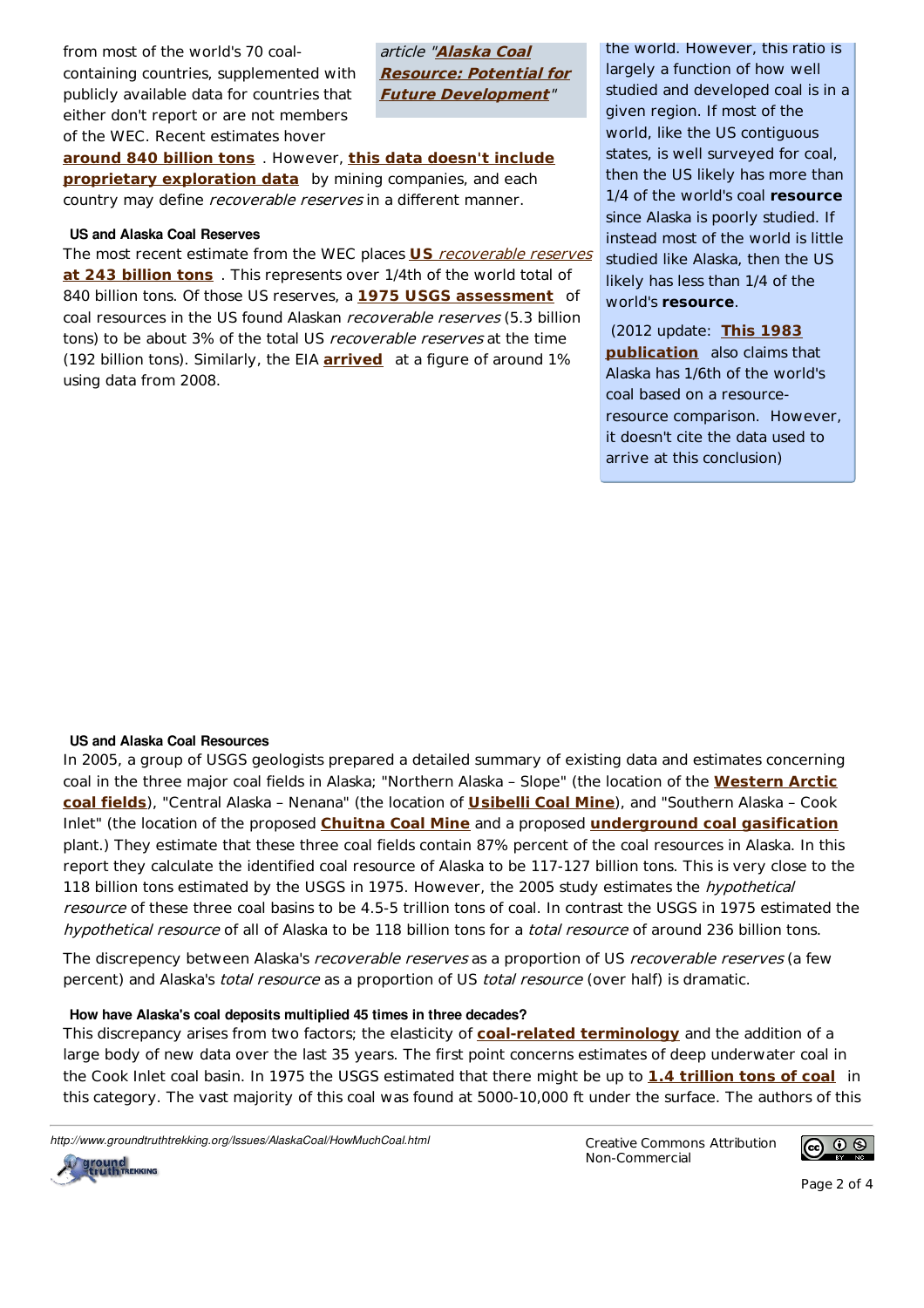original study stressed that this coal was therefore classified as *speculative resource*, and that "much of this coal is not recoverable by known methods and technologies". However, the authors of the 2005 USGS assessment chose to classify this in the *hypothetical resource* of the state. This is primarily a question of semantics, since both studies agree the coal is present, and according to the USGS has been repeatedly confirmed by the large numbers of boreholes drilled in the search for **natural gas in Cook Inlet**.

A **2013 report** looked at the coal resources and reserves of several proposed coal projects in Alaska and found that hard numbers are difficult to pin down.

# There's more coal in the arctic than we previously believed.



boreholes, exploration shafts, etc. have been sunk throughout the North Slope and have basically all struck coal. The 2005 USGS assessment of the presence of up to 3.5 trillion tons of coal in the North Slope is based

on a mapping of these sites, many of which are widely seperated<sup>1</sup>. This coal is definitely present, but the sparse mapping data causes it all to be classified as hypothetical resource. With further exploration, some of this coal could be reclassified as *identified resource*, and then potentially added to the *reserve base*.

Therefore an increase in available data has led to a dramatic change in the calculation of Alaska's hypothetical coal reserves. Additional data could further enlarge this estimate or reduce it. There are plans by the **Alaska Division of Geological & Geophysical Surveys'** (DGGS) to update the Alaska portion of the **USGS National Coal Database Resource System** (NCRDS) which nominally contains all coal information for the US. However, the Alaska data has not been updated since the 1967 assessment.

On a similar note, the National Resource Council **published the following nationwide recommendation in 2007:**

"A coordinated federal-state-industry initiative to determine the magnitude and characteristics of the nation's recoverable coal reserves, using modern mapping, coal characterization, and database technologies, should be instituted with the goal of providing policy makers with a comprehensive accounting of national coal reserves with 10 years."

# **Economics of arctic coal development**

There is a vast amount of coal in Alaska, primarily in **the North Slope**. However at present, almost none of this coal is classified within the recoverable reserves of Alaska or the US. This is fundamentally a question of economics since that is a defining factor in determining reserves. There are a number of reasons why coal in Alaska is less attractive from an economic perspective than for example the massive **Powder River coal basin** in Montana/Wyoming. These restrictions include a lack of infrastructure, lack of transportation (primarily railroads and ice-free ports), and difficulties associated with climate. In particular the permafrost is problematic both because of logistical issues and from the perspective of **mining reclamation**. However the impacts of climate change in Alaska may in the future both reduce the amount of permafrost and open up new shipping passages.

The current economic considerations of coal development in Alaska have been highlighted by the fact that over the course of the last few years, the mining giant BHP Billiton (BHPB) has been exploring coal deposits on the North Slope as part of the Western Arctic Coal project in conjunction with the Arctic Slope Regional

http://www.groundtruthtrekking.org/Issues/AlaskaCoal/HowMuchCoal.html **Creative Commons Attribution** 

Non-Commercial





Page 3 of 4